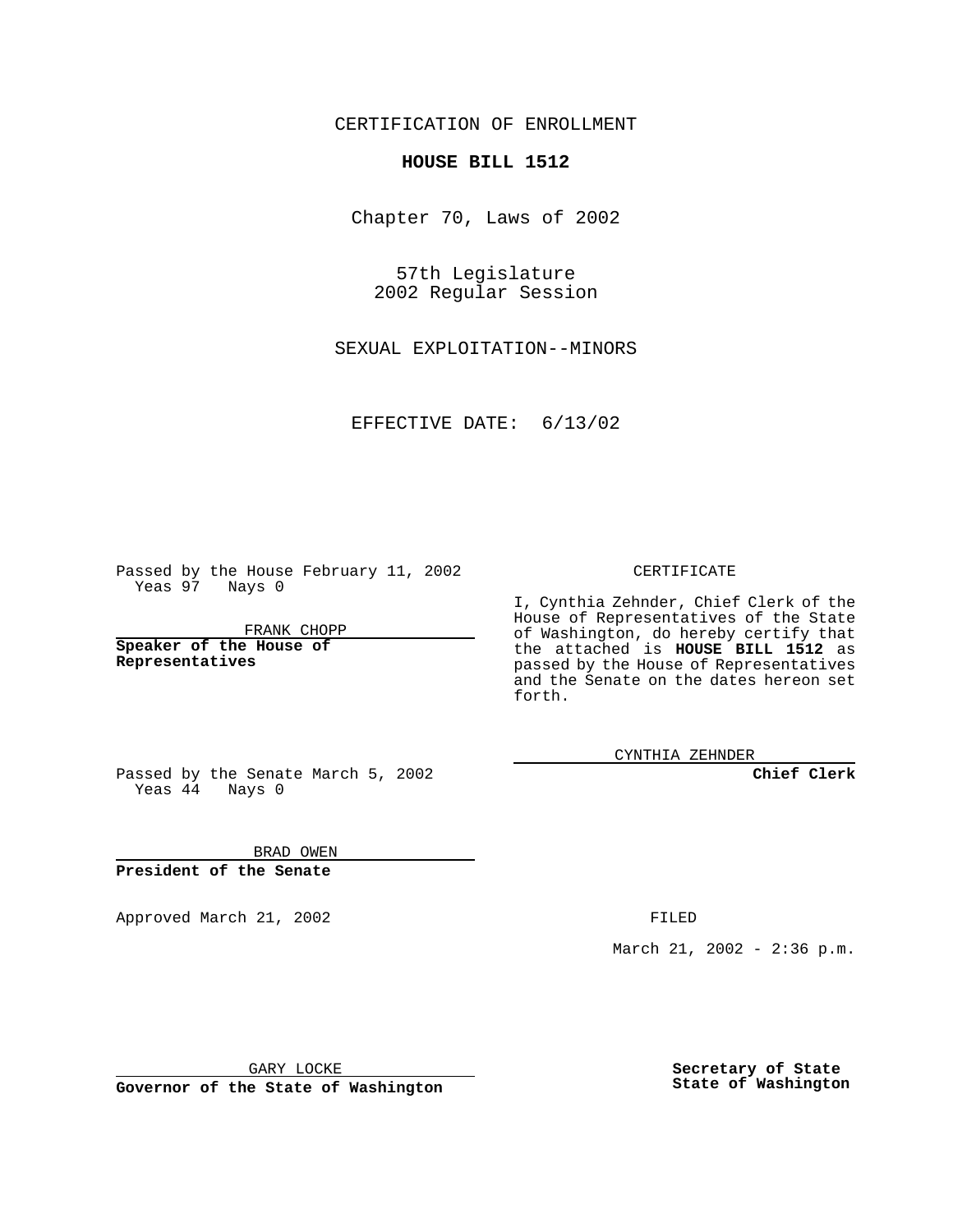## **HOUSE BILL 1512** \_\_\_\_\_\_\_\_\_\_\_\_\_\_\_\_\_\_\_\_\_\_\_\_\_\_\_\_\_\_\_\_\_\_\_\_\_\_\_\_\_\_\_\_\_\_\_

\_\_\_\_\_\_\_\_\_\_\_\_\_\_\_\_\_\_\_\_\_\_\_\_\_\_\_\_\_\_\_\_\_\_\_\_\_\_\_\_\_\_\_\_\_\_\_

Passed Legislature - 2002 Regular Session

## **State of Washington 57th Legislature 2001 Regular Session**

**By** Representatives H. Sommers, Ballasiotes, O'Brien, Kagi, Lambert, Dickerson, Lisk, Lovick, Hurst, Delvin and Hankins

Read first time . Referred to Committee on .

1 AN ACT Relating to sexual exploitation of minors; and amending RCW 2 9.68A.011 and 9.68A.080.

3 BE IT ENACTED BY THE LEGISLATURE OF THE STATE OF WASHINGTON:

4 **Sec. 1.** RCW 9.68A.011 and 1989 c 32 s 1 are each amended to read 5 as follows:

6 Unless the context clearly indicates otherwise, the definitions in 7 this section apply throughout this chapter.

8 (1) To "photograph" means to make a print, negative, slide, digital 9  $\frac{image}{image}$  motion picture, or videotape. A "photograph" means ( $\frac{array}{(array)}$ ) 10  $\frac{amything}{amithing}$  ((item)) or intangible produced by photographing.

11 (2) "Visual or printed matter" means any photograph or other 12 material that contains a reproduction of a photograph.

13 (3) "Sexually explicit conduct" means actual or simulated:

14 (a) Sexual intercourse, including genital-genital, oral-genital, 15 anal-genital, or oral-anal, whether between persons of the same or 16 opposite sex or between humans and animals;

17 (b) Penetration of the vagina or rectum by any object;

18 (c) Masturbation;